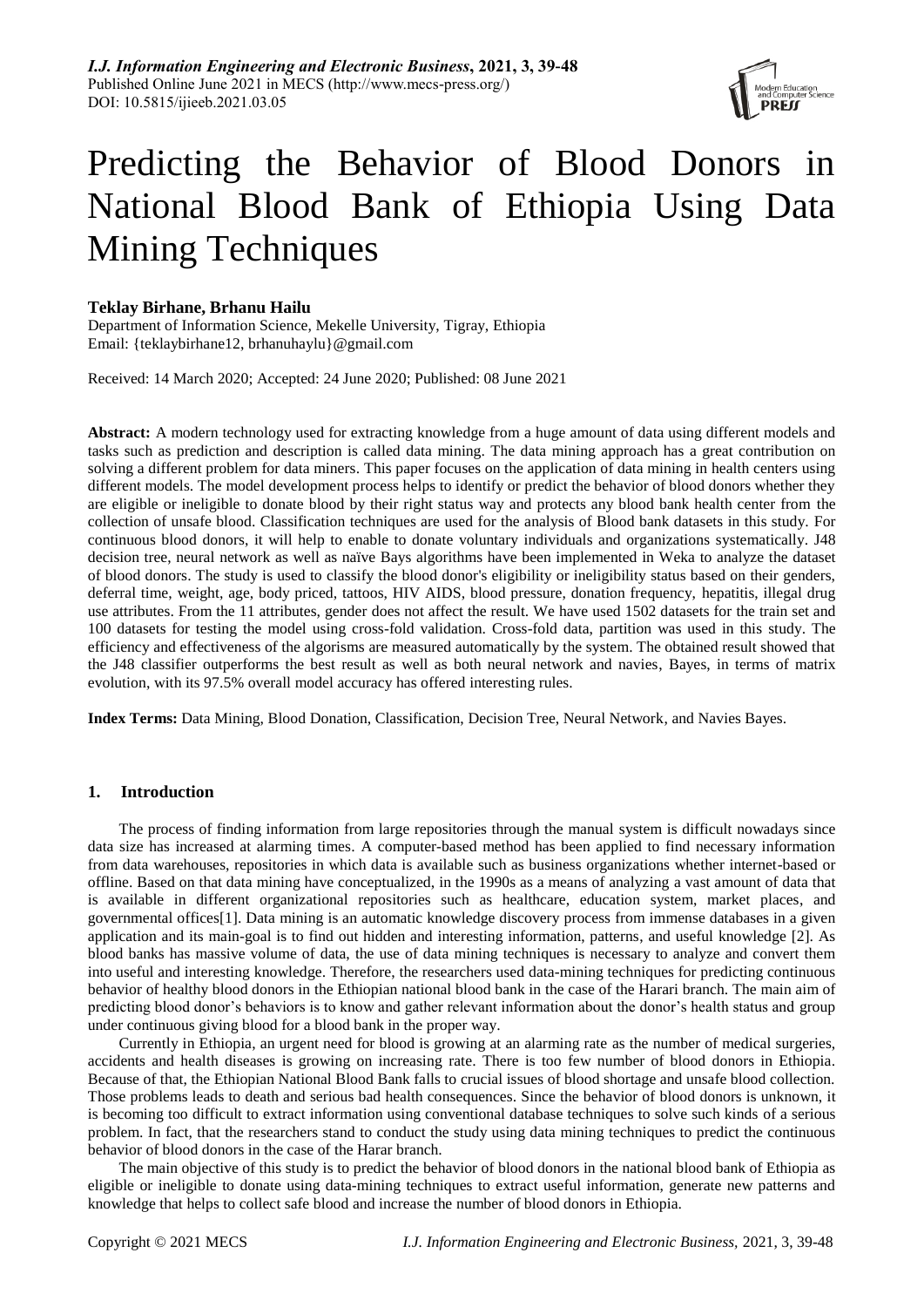# **2. Review of Related Literatures**

#### *A. National Blood Bank of Ethiopia*

Health and community care have become a cornerstone of humanitarian assistance, Therefore the Ethiopian Ministry of Health establishes the Ethiopian Red Cross society National Blood Bank Services (ERCS-NBBS) in 1969 that aims to reduce the vulnerability of disease and solve public health crises in Ethiopian communities[7].

ERCS is the sole organization providing Blood bank services across the county, with its central blood bank located at Addis Ababa and eleven regional blood banks found in Adama, Harar, Diredawa, Jijiga, Yirgalem, Arbaminch, Jimma, Bahir Dar, Gondar, Dessie, and Mekelle [7].

#### *B. Blood Donation Process*

Donating blood is too simple and safe. The process takes approximately 30 minutes starting from registration to refreshments. The overall procedures and steps followed in the course of blood donation processes are clearly stated as follows:

Step 1: **Registration**: The donors general information (such as name, age, sex…..etc.) is recorded in the reception area to maintain accurate information.

Step 2: **Medical interview**: every donor meets privately with blood bank experts to review their recorded medical history and this information is kept confidential.

Step 3: **Physical status check**: The health status of the donor like weight, Hepatitis, HIV test, body priced, tattoo, and blood pressure are checked to assure if they fit the minimum requirement to donate during blood donation process.

Step 4: Every donor is taken to the actual donation area, where a phlebotomist sterilizes the area of the donors' arm from which the blood is drawn.

Step 5: **After donation**, the donor is allowed to the canteen area to take enough rest for approximately 10-15 minutes and is suggested afterward to stop any activity.

Step 6: Finally taking a very intensive screening for every unit of collected blood for measuring safety and the transfusion-transmissible infections.

#### *C. Definition of Data Mining*

Data Mining [3] is the process of discovering interesting patterns and hidden knowledge from a large amount of data sources. The source of data for data mining can be data warehouses, repositories, webs, and organizations. It is also an iterative sequence of data for the knowledge discovery process [3].

According to Fawzy and Moussa[4], Data mining is explained as the process of analyzing datasets in novel ways to find unsuspected relationships. The unknown and useful information is gained from data through data mining models or patterns that extract implicitly. This is needed for future prediction trends and behaviors to make decisions in low time consumption to answers business questions. To process and analyze several types of data patterns different data mining techniques are studied. The most popular data mining tasks are classification, summarization, association rules, and clustering.

#### *D. Data Mining and KDD Process*

Data mining is a technology that is used for analyzing a huge amount of data and screen out the relevant ones. It refers to extracting or discovering knowledge from large amounts of data [1]. However, the process of Knowledge Discovery from Database (KDD) in data mining is very expensive, especially in the stages of business objectives elicitation, data mining objectives elicitation, and data preparation. This is especially the case each time data mining is applying to a blood bank. It can also define as fetching relevant information i.e. Knowledge from the large repositories of data. That is the reason why many people are also called Knowledge Mining.

The following figure (Fig.1.) shows data mining as simply an essential step in the process of KDD.



Fig.1. Data mining is the core of the KDD Process[1].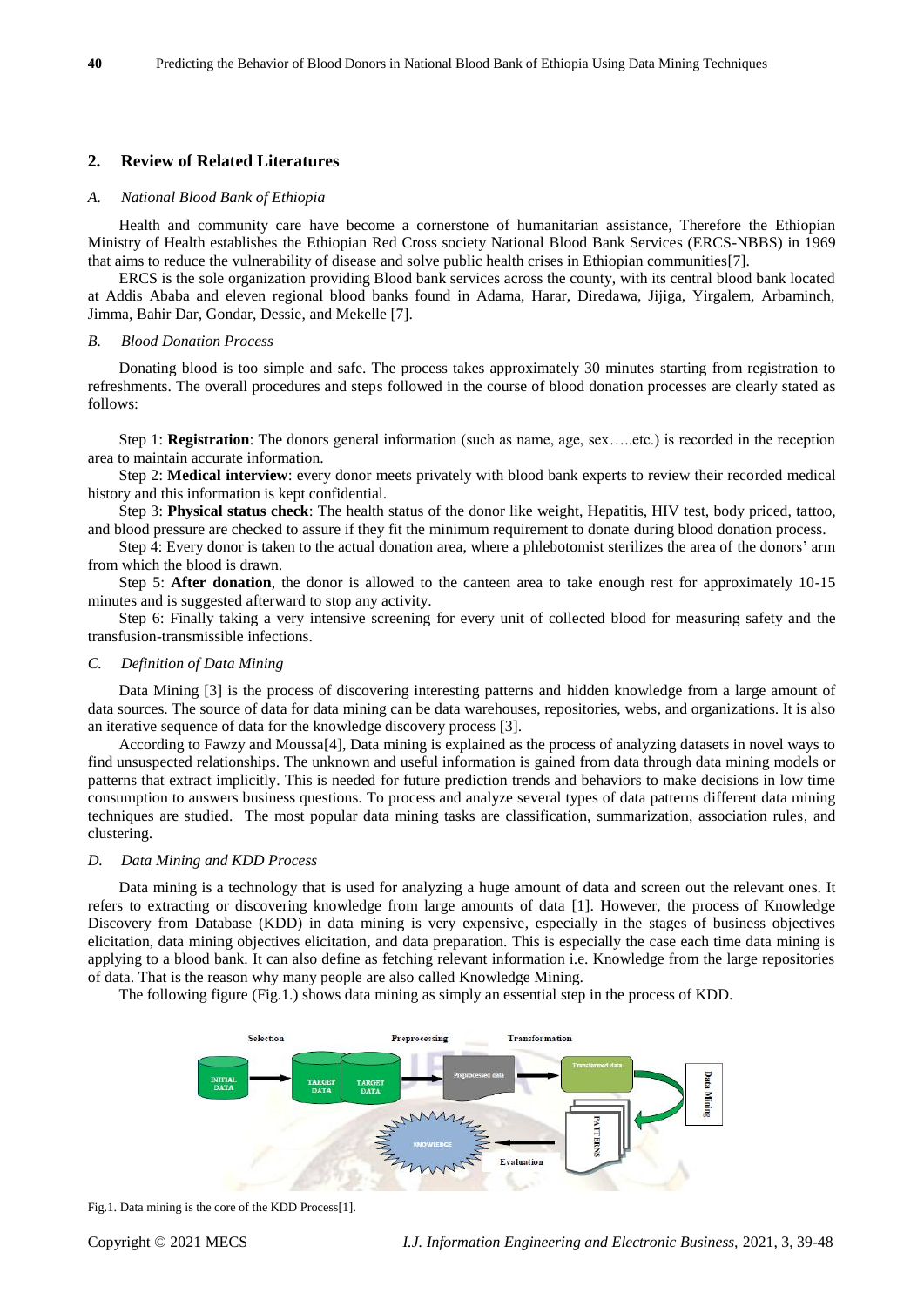As the above figure indicates, the KDD process has six steps, which lead from data collection to knowledge representation. Most probably, the KDD process has two phases the data preparation phase and the data-mining phase. Data preprocessing or data preparation includes data collection, data selection, data cleansing, data integration, and data transformation. Data collection is the process of gathering useful data from a different source of databases or data warehouses. Data cleansing is a fundamental step in which noise data and irrelevant data are going removed from the collection. In the Data integration step, multiple data sources are combined in a common source based on their internal relationships and common sense. At the data selection step, the decision of relevant data to the analysis process has been obtained. Data transformation is a stage in which the selected data is going transformed into appropriate forms for the mining procedure. In this stage, data is perfectly prepared for mining and the data mining process is comes after. Data mining is the core step of the KDD process in which clever techniques such as classification and clustering are applying to extract potentially useful patterns. After this step, very interesting patterns representing knowledge have been discovered. Finally, the discovered hidden information/knowledge is visually represented to the user and applied to a specified domain problem.



Fig.2. The CRISP-DM process model[6,7].

#### *E. Data Mining Models*

Modeling is an iterative process and different from supervised and unsupervised machine learning [5]. It may be either description or prediction. The selection of the data mining modeling techniques is based on the problem of data mining and the type of data found in the real world. Typically, many techniques can be used for the same problem in data mining. According to Fawzy [5], Some techniques have specific requirements in the form of data. In a complex business world, it requires many coordinate efforts of different stakeholders such as experts, in organizations [5]. Many kinds of literature in data mining have tried to build a general framework to serve as a blueprint on how to organize, gathering, analyzing, and disseminating data results, implementing results, and monitoring improvements. There are different types of data mining models among them one of the most known for data mining project modeling is the CRISP-DM data mining process model.

CRISP-DM stands for Cross-Industry Standard Process for Data Mining developed by two vendors ISL (now part of SPSS) and NCR Corporation, which are the world's leading supplier of data warehouse solutions and it is a standard process model in industries which consisting of a sequence of steps that are usually involved in a data mining study [6].

The CRISP-DM process model has six life cycle processes steps. These are business understanding, data understanding, data preparation, modeling, evaluation, and deployment [6,7].

#### **Step1: Business Understanding**

The initial phase in CRISP-DM mainly focuses on understanding the objective and requirement of knowledge in business projects, based on the specific objective converting the knowledge into data mining problems definition and plan designed to achieve the objectives [6,7].

# **Step 2: Data Understanding**

Data understanding is the second phase of CRISP-DM that starts with an initial data collection, to identify data quality problems, to find data, or detect relevant subsets of hidden information using hypotheses. [6,7].

# **Step 3: Data Preparation**

Data preparation is the third phase of CRISP-DM and it is the process of formulating the final dataset from the initial raw data. It follows table, record, and attribute selection as well as transformation and cleaning of data for modeling tools tasks.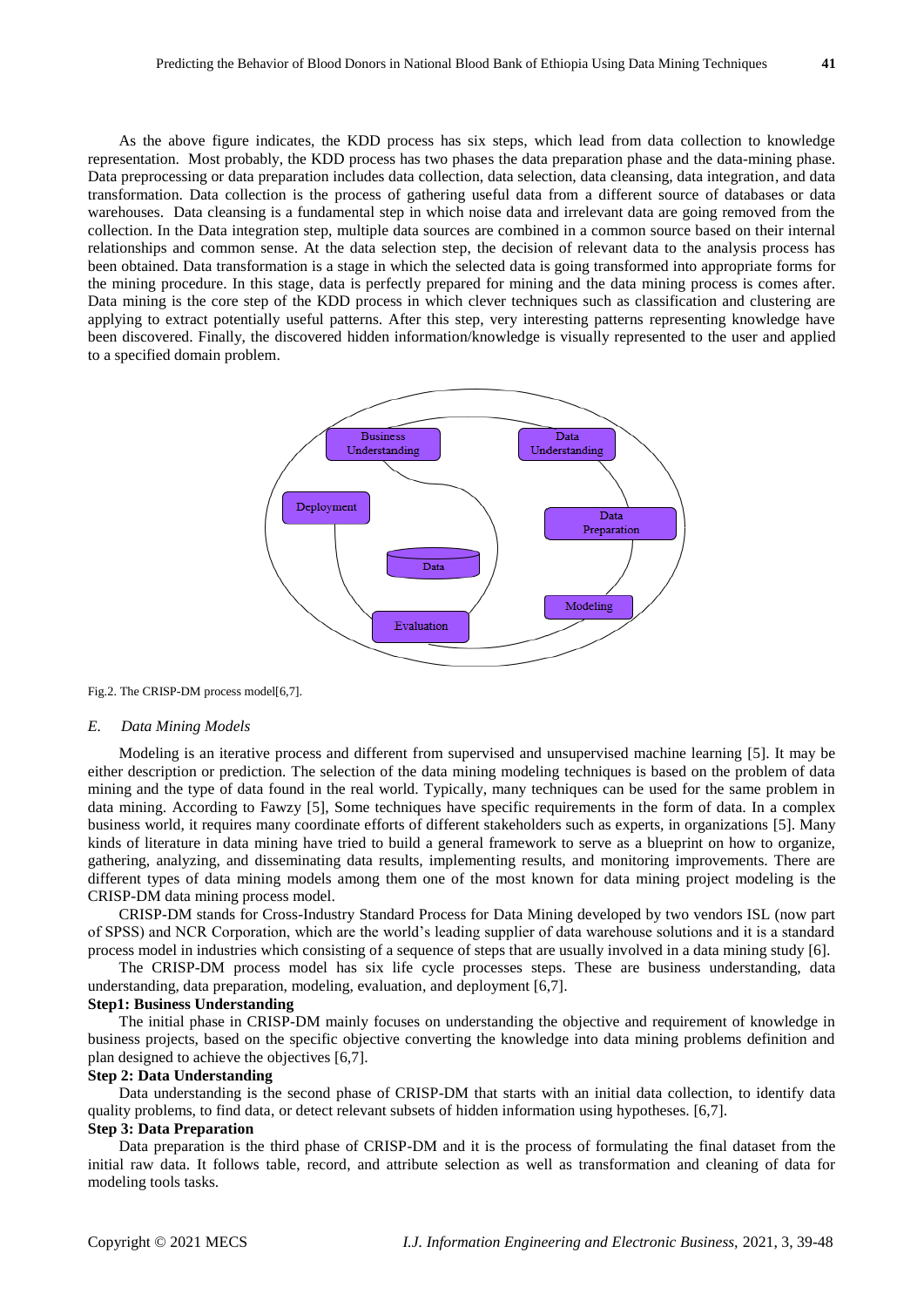#### **Step 4: Modeling**

In this phase, different modeling techniques have been selected and applied and their parameters are calibrating to optimal values. For the same data, mining problem different techniques can be used. A technique depends on the specific requirement and form of data. Therefore, stepping back to the data preparation phase is necessary for problem solving [6,7].

# **Step 5: Evaluation**

Evaluation of the model and review the steps taken to build it to be quite sure to achieve specified business objectives is very critical before proceeding to final model deployment stage. At the end of this phase, a decision should be reached on how to use the data modeling results through assessment of data mining results concerning business success criteria to approve models, review of the process, and determine next steps such as possible actions and decisions making based on patterns and relationships[6,7].

# **Step 6: Deployment**

In general, model construction is not the end process of CRSIP-DM. Even if the purpose of the model is to increase knowledge of the data, the extracted knowledge will be organized and presented in a way that the customer can use it. The main activities in this phase are planning deployment, monitoring, maintenance, presenting, reviewing the project, and producing documentation.

# *F. Related Works*

Nowadays the advantage and applications of data mining are growing fast in different sectors such as the health system, education, and e-commerce, etc.

Ramachandran *et al* [2] had studied classifying blood donors using data mining techniques. The study aims to identify voluntary, regular blood donors in blood donation camps inefficient manner. The analysis had carried out using J48 classifier algorithm applying to a standard blood group donor's dataset. J48 is selected based on the classification accuracy models. The researchers used attributes of blood donors based on sex, blood group, weight, and age. It may be succeeded by collecting necessary data using data mining techniques and selecting the best implementation tools for the domain area. Nevertheless, the researcher has used very small attributes to classify the blood donors and the class of classification type is not clear.

#### **3. Material and Methods**

#### *A. Dataset Explanation*

The real-life initial dataset is collected from Harar health center it is located in the capital city of Harar regional state. The data is organized in Microsoft office Excel format for further processing. The data has 11 attributes and 1502 records/instances with no missing values. The real datasets are briefly described in Table 1.

| N <sub>o</sub> | <b>Attribute Name</b>   | Data Scale | Description                                                                             |
|----------------|-------------------------|------------|-----------------------------------------------------------------------------------------|
| 1              | Gender                  | Nominal    | The donor's biological identity {male or female} and is not a criterion for donation.   |
| $\overline{c}$ | Age                     | Real       | The lower and upper age limit for blood donation in most countries is 18 and 60-70      |
|                |                         |            | years respectively.                                                                     |
| 3              | <b>Blood Pressure</b>   | Nominal    | A normal blood pressure (systolic 120–129 mmHg, diastolic 80–89 mmHg) is                |
|                |                         |            | generally regarded as an indicator of good health status.                               |
| $\overline{4}$ | Weight                  | Real       | A donor should weigh at least 50 kg to donate.                                          |
| $\overline{5}$ | Donation frequency      | Nominal    | The occurrence of blood donation                                                        |
| 6              | Hepatitis               | Nominal    | Blood donors with positive hepatitis should not accept to donate.                       |
|                |                         |            |                                                                                         |
| 7              | Body pierced            | Nominal    | A donor with any price of the body is not acceptable for donation.                      |
|                |                         |            |                                                                                         |
| 8              | Tattoos                 | Nominal    | A donor with any tattoo is not acceptable for donation it should wait at least 2 years. |
|                |                         |            |                                                                                         |
| 9              | <b>HIVAIDS</b>          | Nominal    | If a blood donor has HIV positive must not donate blood.                                |
|                |                         |            |                                                                                         |
| 10             | <b>Illegal Drug Use</b> | Nominal    | Using illegal drugs like cocaine and smoking cigarettes makes out of selection criteria |
|                |                         |            | for donation.                                                                           |
| 11             | Deferral                | Nominal    | The gap in the donor's status.                                                          |

Table 1. List of initial dataset attributes used for the study.

#### *B. Data Pre-Processing*

Data preprocessing helps to fill in some missing values, to detect some outliers that may jeopardize the result of data mining, and to detect and remove some noisy data. Additionally, it provides collecting required data from filtered data fields, indicating suitable methods to relieve symptoms of missing data and comprising redundant data, Preprocessing and transformation of the dataset are done using Waikato knowledge analysis (Java platform used for various machine learning and data mining techniques [12].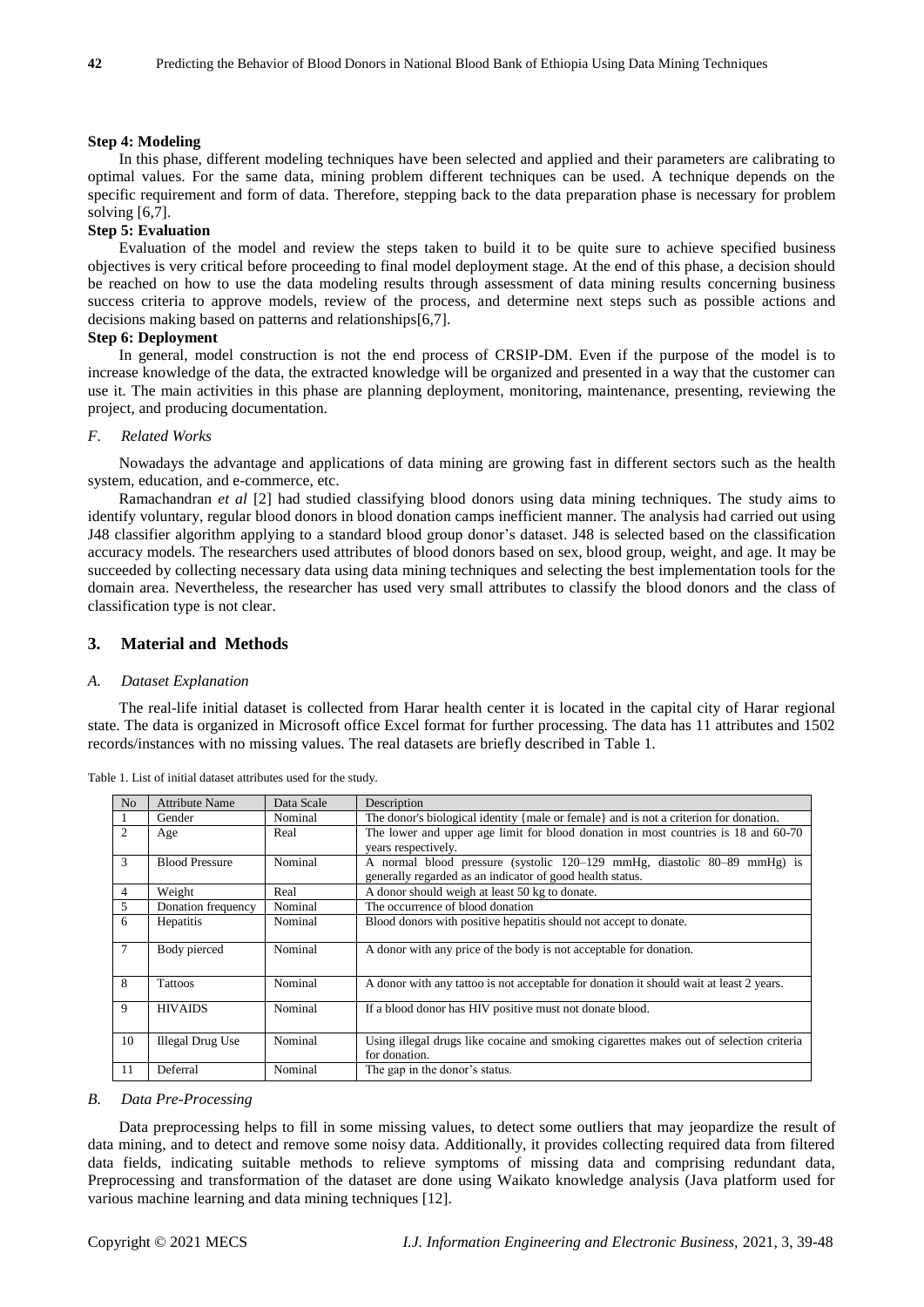#### *C. Tools and Techniques*

After analyzing and comparing different data mining models, classification is selected to develop this model. It is one of the leading tasks with the specific aim of strongly trying to predict the value of a single nominal variable based on the predefined groups and known values of other components. The present work intends to build a mining model based on three classification algorithms to provide a solution for the prediction of blood donor's health status behavior. The classification models used by the authors are presented as follows.

#### *J48 Decision tree:*

Decision tree strongly needs for the prediction and classification of medical investigation in a good manner. Multiple decision tree algorithms are resented to classify real and synthetic datasets, such as C4.5, J48, ID3, C5, CHAID, and CART [11]. In the research work done in this paper, the J48 decision tree algorithm has been chosen to build the model. It is a simple C4.5 decision tree for classification and creates a binary tree. Each input variable corresponds with edge node has possible value and easily search item through the path [8].

# *Naive Bayes:*

A naive Bayes is a probabilistic-based classifier algorithm that assumes the value of a particular feature is unrelated to the presence or absence of any other feature, in the given class variable [9].

#### *Neural Network:*

Represents a brain metaphor for information processing. These models are biologically inspired rather than a replica of how the brain functions [10]. Neural networks have been forecasted many application systems in business classification because they can "learn" from the data, that have nonparametric nature (i.e., no rigid assumptions), and their ability to generalize [10].

#### *D. Proposed Model*

This paper explores the aspect of Decision Tree, Naïve Bayes Classifier, and Neural Network as Data Mining techniques used to create models to predict the behavior of blood donors using classification data mining tools on real medical data. The data were divided into a training set and test set by cross-validation [11]. To access the predictive performances, 10- fold cross-validation was used on each configuration. Under such a scheme, for any provided run the dataset is randomly split into 10 subsets of similar size.

After data pre-processing, the J48, Na  $\ddot{\text{v}}$ e Bayes, and NN algorithms are applied to the dataset as a reputed machine learning algorithms through the WEKA platform for data mining techniques). Data are divided into "Eligible" or "Ineligible" based on the targeted result of the model that is constructed. All models were analyzed based on correctly classified instances. Figure 3. Depicts the overall research activities to construct the model.



#### Fig. 3. Prediction Model.

#### *E. Evaluation Measures*

To test the performance of the developed classification models; five measures were used [11, 13, 14]: accuracy, recall, precision, F-Measure, and computational time. The measures described in table 2 are interpreted based on the formula of the confusion matrix in Table 3. The confusion matrix demonstrates the correct and incorrect classification of classes. The correct classifications denoted by (TP) True Positive and True Negative (TN) whereas the incorrect classified denoted by false positive (FP), that is when an outcome is predicted as positive while it is an actual negative and false negative (FN) if an outcome is classified as negative but it is positive.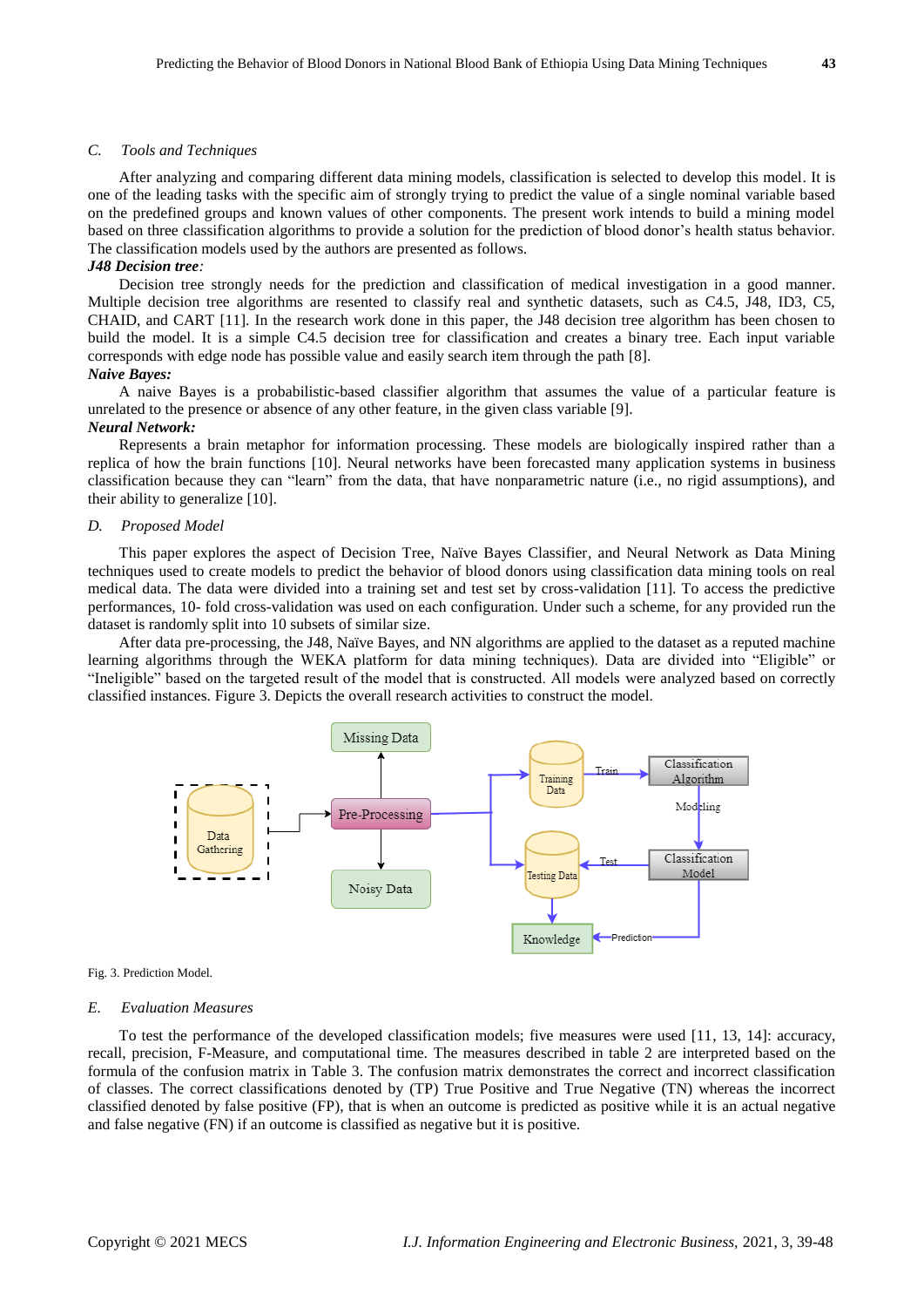#### Table 2. Evaluation Measures

| Formula<br>Measure        |                                   | Meaning                                                                          |  |  |
|---------------------------|-----------------------------------|----------------------------------------------------------------------------------|--|--|
| Accuracy                  | $(TP + TN) / (TP + TN + FP + FN)$ | The percentage of predictions those are correct.                                 |  |  |
| Precision                 | $TP / (TP + FP)$                  | The percentage of positive predictions those are correct.                        |  |  |
| Recall                    | $TP / (TP + FN)$                  | The percentage of positive labeled instances that were predicted as<br>positive. |  |  |
| F-Measure                 | $2(PR)/(P+R)$                     | A combined measure that assesses precision/recall tradeoff                       |  |  |
| <b>Computational Time</b> |                                   | Time is taken to build a model (in seconds)                                      |  |  |

Table 3.Confusion Matrix

| Actual class\Predicted class | Atribute1            | Atribute2            |
|------------------------------|----------------------|----------------------|
| Atribute1                    | True Positives (TP)  | False Negatives (FN) |
| Atribute2                    | False Positives (FP) | True Negatives (TN)  |

# **4. Experimental Results and Analysis**

The result gained from the discussion or experimentation of the given training dataset to predict the blood donor's behavior using classification rules with the most common algorithms such as J48, Navies Bayes and Neural Network are as follows.

#### *A. J48 Classifier Experimental Result Analysis*

Classification of blood donors as eligible or ineligible gives the following model. The output was generated by Weka using the J48 Classifier algorithm.

J48 pruned tree ------------------

```
BloodPressure = high
 Bodypirected = no| Weight \leq 49: Ineligble (157.0/8.0)
| | Weight > 49
| \ | \ Hepatitis = Negative
| | | | HIVAIDS = Negative
| | | | Donationfrequency = abovetwomonth
| | | | | | | IllegalDrugUse = no
| | | | | | | | | Tattoos = no: Eligible (356.0/6.0)
| | | | | | | Tattoos = belowoneyear: Ineligble (17.0)
| \cdot | \cdot | \cdot | Tattoos = aboveoneyear: Eligible (25.0/2.0)
| \cdot | \cdot | | | IllegalDrugUse = yes: Ineligble (10.0)
| \ | \ | \ | Donationfrequency = N/A
  | | | | Age <= 17: Ineligble (45.0/11.0)
 | | | | | | Age > 17
    | \cdot | \cdot | | IllegalDrugUse = no
        | | | | Tattoos = no: Eligible (239.0/5.0)| | | | | Tattoos = belowoneyear: Ineligble (14.0)
      | \cdot | \cdot | Tattoos = aboveoneyear: Eligible (15.0)
      | \cdot | | | IllegalDrugUse = yes: Ineligble (5.0)
  \vert \vert \vert | Donationfrequency = belowtwomonth: Ineligble (110.0/1.0)
  \vert \vert HIVAIDS = Positive: Ineligble (55.0/1.0)
| | | Hepatitis = Positive : Ineligble (5.0)
  | | Hepatitis = Positive: Ineligble (55.0)
  Bodypirected = yes: Ineligble (112.0)
BloodPressure = low: Ineligble (281.0/3.0)Number of Leaves: 16
Size of the tree: 27
```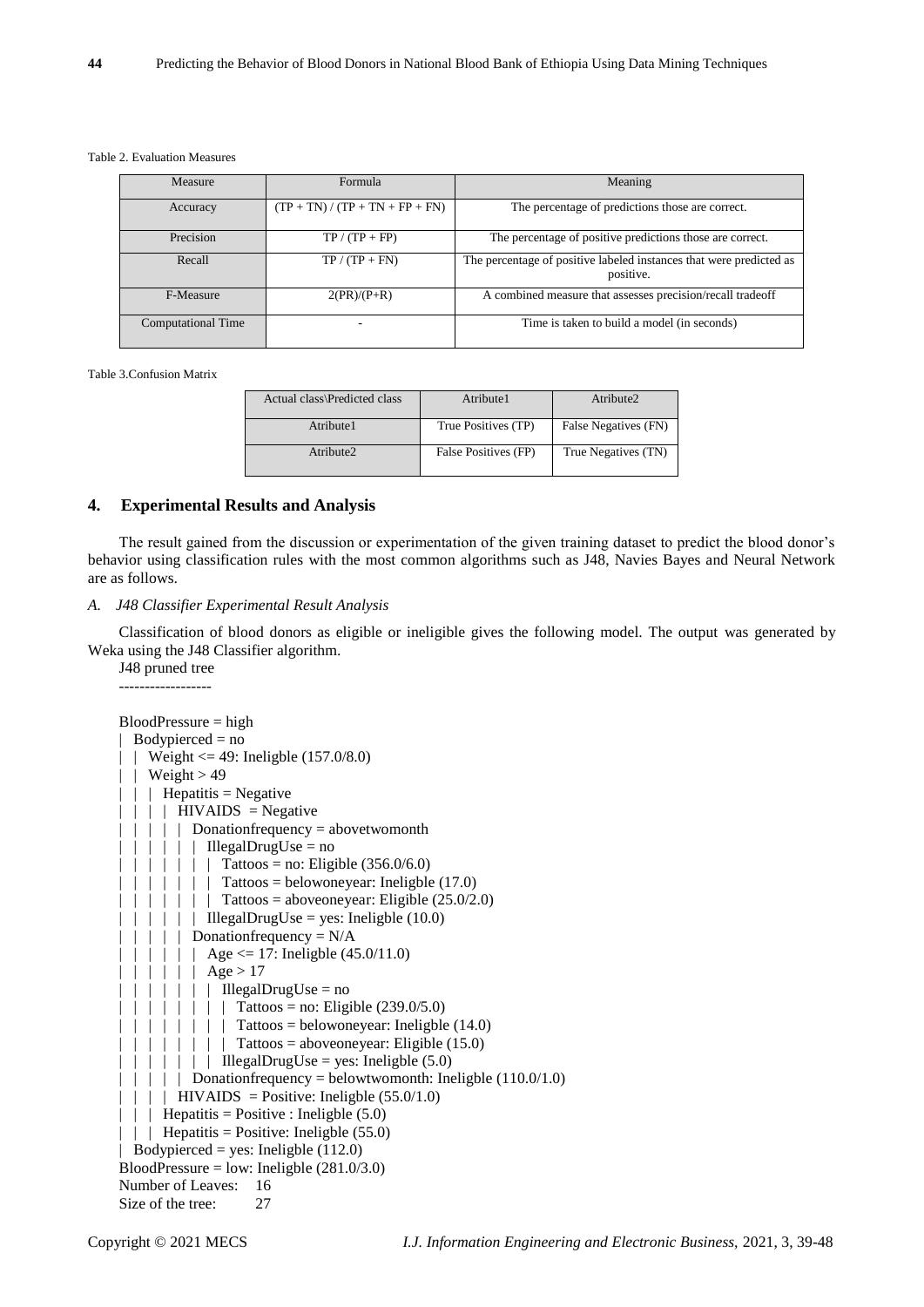#### The following correctness are J48 algorithm result based on the given dataset.

Table 4. Performance Results from J48 Classification Algorithm

|                                         | No. of Instances | Percentage |
|-----------------------------------------|------------------|------------|
| Correctly Classified Instances          | 1463             | 97.4684 %  |
| <b>Incorrectly Classified Instances</b> | 38               | 2.5316 %   |

#### Table 5. Confusion matrix for J48 Classification Algorithm

| Actual class\ Predicted class |     |     |                  |
|-------------------------------|-----|-----|------------------|
|                               | 622 | 24  | $A =$ Eligible   |
|                               | 14  | 841 | $B =$ Ineligible |



Fig. 4. Decision Tree Model using J48 Algorithm to classify blood donor's behavior.

#### *B. Neural Network Classifier Experimental Result Analysis*

The second algorithm we used to classify and predict the blood donor's behavior is the neural network classifier algorithm. The evaluation of neural network experimental result detailed accuracy by class using cross-validation generated as follows.

Table 6. Performance Results from Neural Network Classification Algorithm

|                                         | No. of Instances | Percentage |
|-----------------------------------------|------------------|------------|
| Correctly Classified Instances          | 1416             | 94.3371 %  |
| <b>Incorrectly Classified Instances</b> | 85               | 5.6629 %   |

Table 7. Confusion matrix for Neural Network Classification Algorithm

| Actual class\ Predicted class |     |     |                  |
|-------------------------------|-----|-----|------------------|
|                               | 613 | 33  | $A =$ Eligible   |
|                               | .52 | 803 | $B =$ Ineligible |

## *C. Naive Bayes Classifier Experimental Result Analysis*

The third model experimented with for predicting the behavior of blood donors was the Naive Bayes algorithm. Some generated rules or outputs using the Na ive Bayes algorithm are here. The rules produce are unambiguous in that it does not matter in what order they are executed. The following are some of the rules extracted from algorithms even they use a different method to predict the true value but the general truth learns the algorism are the following points.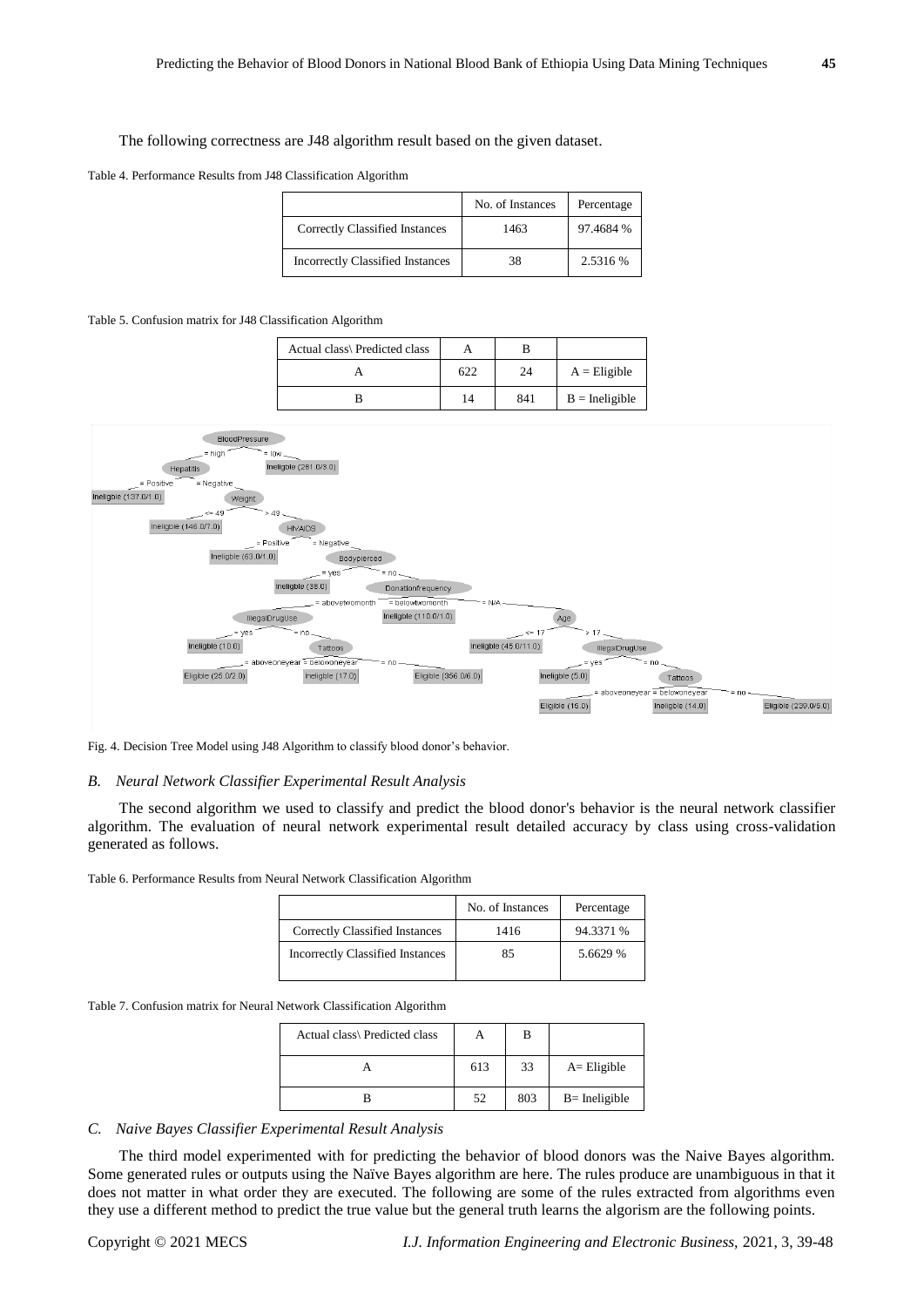*IF Age>=18 AND Blood Pressure= high AND donation frequency>=two month AND Hepatitis=no AND body pierced= no AND tattoos=no AND HIVAIDS=negative AND illegal drug use= no AND Deferral= permanent THEN eligible ()*

*IF Age>=18 AND Blood Pressure= high AND donation frequency>=two month AND Hepatitis=no AND body pierced= no AND tattoos=yes AND above one year AND HIVAIDS=negative AND illegal drug use= no AND Deferral= permanent*

*THEN eligible () IF Age>=18 AND Blood Pressure= high AND donation frequency>=N/A AND Hepatitis=no AND body pierced= no AND tattoos=yes AND below one year AND HIVAIDS=negative AND illegal drug use= no AND Deferral= temporal THEN eligible ()*

```
Else
```
*All in the case out of them are Ineligible.*

Table 8. Performance Results from Naive Bayes Classification Algorithm

|                                         | No. of Instances | Percentage |
|-----------------------------------------|------------------|------------|
| Correctly Classified Instances          | 1379             | 91.8721 %  |
| <b>Incorrectly Classified Instances</b> | 122              | 8.1279 %   |

Table 9. Confusion matrix for Naive Bayes Classification Algorithm

| Actual class\Predicted class | А   | в   |                  |
|------------------------------|-----|-----|------------------|
|                              | 631 | 15  | $A =$ Eligible   |
|                              | 107 | 748 | $B =$ Ineligible |

The following is the summarization of the three classification model results. A tabular comparison (table 10) shows the classification results of the J48 Decision Tree, Naïve Bayes, and Neural Network in terms of Accuracy, Precision, Recall, and F-Measure.

Table 10. Comparisons of Classification Algorithm

| Model          | Accuracy | Precision | Recall | F-measure | <b>Computational Time</b> |
|----------------|----------|-----------|--------|-----------|---------------------------|
| J48            | 0.975    | 0.975     | 0.975  | 0.975     | $0.06$ sec.               |
| Naves Bayes    | 0.919    | 0.926     | 0.919  | 0.919     | $0.03$ sec.               |
| Neural Network | 0.947    | 0.947     | 0.947  | 0.947     | 5.54 se.                  |



Fig. 5. The Classification Results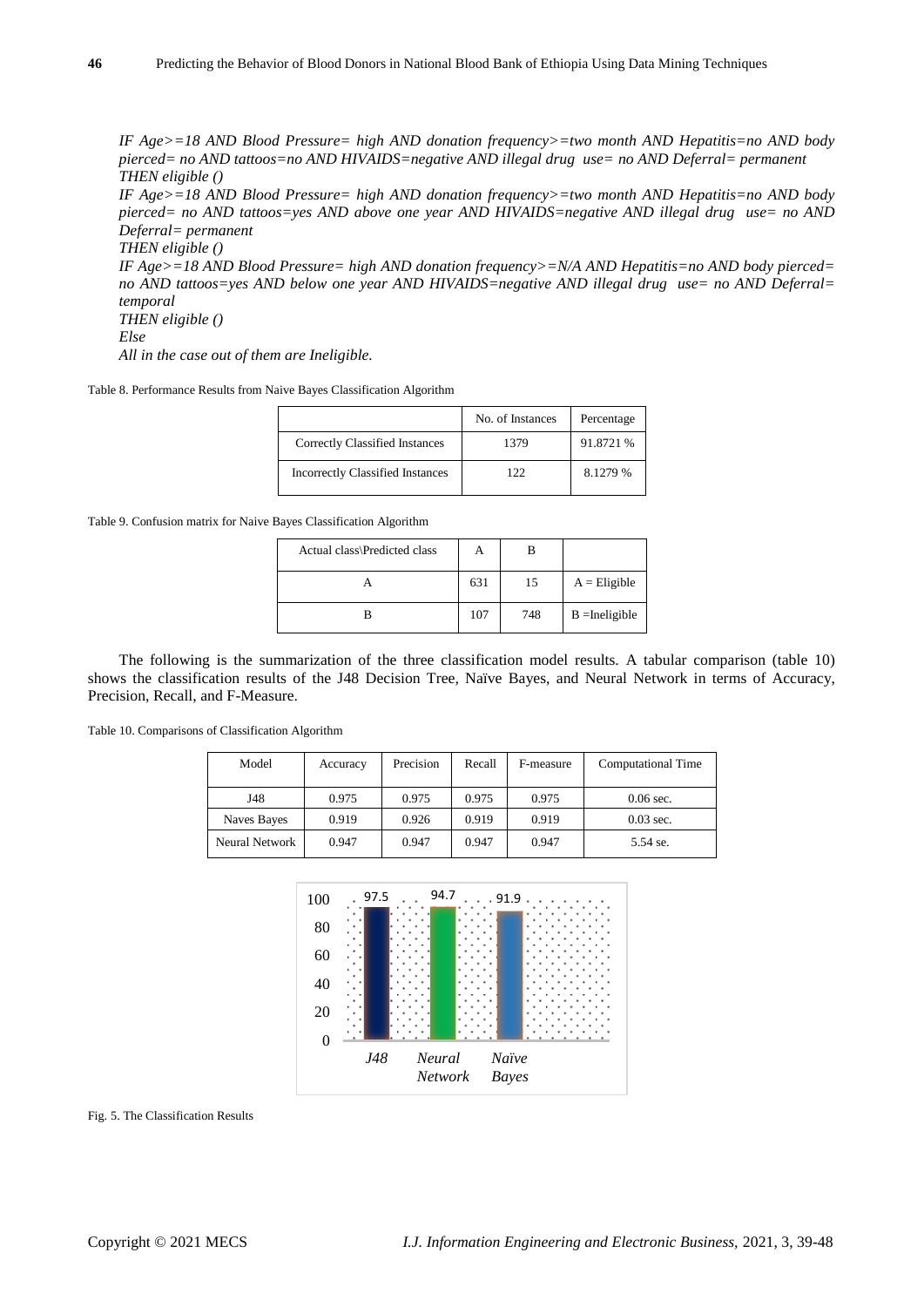# **5. Results and Discussion**

From the results obtained, the J48 decision tree has the lowest error rate; the J48 decision tree achieved high accuracy as compared to the other two algorithm implementations. Naïve Bayes has less computational time due to the omission of complex iterative estimations of the parameter. Although Neural Network model can complex, decision boundaries, the Training time of Neural Network is extremely slow. Therefore, the decision tree model can classify new blood donor's eligibility status with 97.5% accuracy. Also, the Precision = 0.975, recall =0 .975 and F-measure = 0.975 results were promising, good and acceptable.

The generated output from the sample of training test datasets for prediction for the unknown blood donor whether the current, status of his/her blood donor's behavior information is eligible or ineligible to make donation process.

Table 11. A test set of Classification Algorithm by J48.

| $==$ Predictions on user test set $==$ |                                   |       |  |  |  |  |
|----------------------------------------|-----------------------------------|-------|--|--|--|--|
| inst#                                  | actual predicted error prediction |       |  |  |  |  |
| 1                                      | $1:?1:$ Eligible                  | 0.979 |  |  |  |  |
| 2                                      | $1:?1:$ Eligible                  | 0.979 |  |  |  |  |
| 3                                      | $1:?$ 2: Ineligble                | 0.952 |  |  |  |  |
| 4                                      | $1:?$ 2: Ineligble                | 0.993 |  |  |  |  |
| 5                                      | $1:?1:$ Eligible                  | 0.983 |  |  |  |  |
| 6                                      | $1:?$ 2: Ineligble                | 0.989 |  |  |  |  |
|                                        | $1:?$ 2: Ineligble                | 0.989 |  |  |  |  |
| 8                                      | $1:?$ 2: Ineligble                | 0.989 |  |  |  |  |

## **6. Conclusion**

In this paper, we have described classification techniques for Blood Donor's behavior datasets. We have used data mining classifiers algorithms to predict the behavior of blood donors such as the J48 decision tree, Neural Network, and Naïve Bayes. The development of a model or system, which is very essential for the timely analysis of huge Blood Donors datasets in the National blood bank of Ethiopia, is our primary concern in this study. Because of large data, exploring manual data analysis is not sufficient, therefore using data mining technology (computer-based) data analysis is sufficient. This technique will be applied to the blood group donor's database maintained in the Harar branch health center. This algorithm will be adapted to find conditions under which status of blood donors are correctly eligible to donate in emergencies and help to collect safe blood.

For future work, apply data mining techniques to blood type classification, diagnosing diabetic symptoms, and diagnosing cancer patients based on blood cells or predicting the cancer types on the blood groups is required. Improve performance of the study by increase the number of attributes and classification algorithm.

#### **References**

- [1] Bhardwaj, A., Sharma, A. and Shrivastava, V. K. (2012). Data Mining Techniques and Their Implementation in Blood Bank Sector , International Journal of Enginering and Reaserch Application, 2, pp. 1303–1309.
- [2] Ramachandran, P., Girija, N. and Bhuvaneswari, T. (2011). Classifying Blood Donors Using Data Mining Techniques, International Journal of Computer Science & Engineering Technology, 1(1), pp. 10–13.
- [3] Kalaiyarasi, P. and Kalaiselvi, A. (2018). Data Mining Techniques Using To Weather Prediction, 6(3), pp. 249–254.
- [4] Fawzy, D., Moussa, S. and Badr, N. (2016). The evolution of data mining techniques to big data analytics: An extensive study with application to renewable energy data analytics, Asian Journal of. Applied Science, 4(3), pp. 756–766.
- [5] Belachew, R. (2013). Application of Data Mining Techniques for Customers Segmentation and Prediction: the Case of Buusaa Gonofa Microfinance Institution.
- [6] Chapman, P., (2000). Step-by-step data mining guide, SPSS inc, 78, pp. 1–78.
- [7] Gebregziabher, H., Meshasha, M. and Cerna, P. (2017). Predicting the Seroprevalence of HBV, HCV, and HIV Based on National Blood of Addis Ababa Ethiopia Using Data Mining Technologies, 1(2), pp. 44–55.
- [8] Santhanam, T. and Sundaram, S. (2010). Application of CART algorithm in blood donors classification," Journal of Computer Science, 6(5), pp. 548–552.
- [9] Dhoke, N. and Deshmukh, P. S. S. (2015). To improve Blood Donation Process using, pp. 4834–4840.
- [10] Krieger, C. (1996). Neural Networks in Data Mining ©1996, pp. 1449–1453.
- [11] Han, J., Kamber, M., and Pei, J. (2011). Data mining: concepts and techniques: concepts and techniques, Elsevier.
- [12] http://www.cs.waikato.ac.nz/ml/weka/, accessed 27 June 2020.
- [13] Chimieski, B.F., and Fagundes, R.D.R. (2013). Association and classification data mining algorithms comparison over medical datasets, Journal of health informatics, 5, (2).